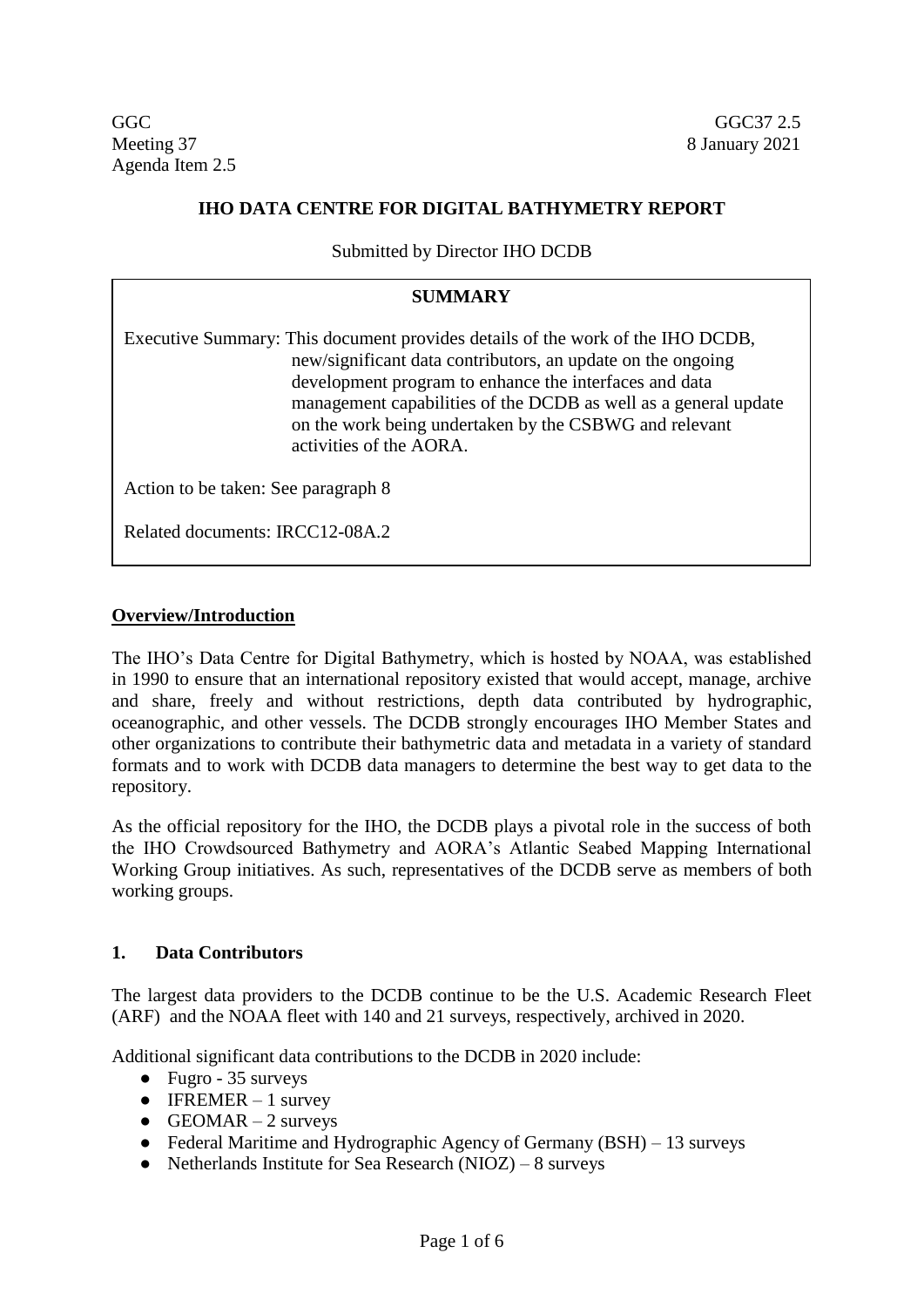Notable data submissions received but not yet archived include:

- Five Deeps Expedition 73 surveys
- Ocean Exploration Trust (OET) 19 surveys
- $\bullet$  AUV Sentry data 1 survey/10 dives
- NOAA Data Rescue Project 6 surveys from NOAA Ship *Nancy Foster*

Over the last year, the DCDB worked with FarSounder Inc, MacGregor Germany, James Cook University and PGS in establishing data submission pipelines for crowdsourced bathymetry data.

# **2. IHO DCDB Enhancements**

### *CSB-related Enhancements:*

In response to the IHO CSB initiative (2014), the DCDB commenced a program to enhance its infrastructure and interface to provide data ingest, archiving, discovery, display and retrieval of global CSB data contributed from mariners around the world. As the CSB initiative grows, the DCDB is working to develop beyond its current basic file management capabilities to a continuous point store hosted in the cloud. Moving to the cloud will allow for CSB data (and theoretically all bathymetric data sources) to be stored as a seamless collection of points. It is anticipated that the DCDB could then provide a variety of enhanced services along with the data itself, such as the ability for users to generate bathymetric grids of a given area using user-specified resolution, to retrieve data density information, and better support the guiding of future data collection efforts. In addition to the above developments, the DCDB plans to work with Member States to archive and make publicly available shallow water bathymetry extracted by Member States from their ENC Usage Bands 2 and 3 coverage.

### *Geographic Filter*

Last year, the DCDB implemented a geographic filter for all incoming CSB data taking into account Member States positions on the collection of CSB data in a country's area of jurisdiction. The result is that data from only 13 CSB-supporting countries are currently discoverable and accessible via the DCDB Viewer. However, since the release of the updated IHO Circular Letter 21/2020 and IRCC Circular Letter 1/2020, which changed the focus of the request from whether or not a nation allows "CSB activity" to whether they allow "CSB data provision into the public domain", an additional 16 countries have responded positively. The DCDB plans to update the filter with these countries in 2021.

#### *Improved Map Viewer:*

Once the contributed bathymetric data have been archived, they are made discoverable and accessible through the DCDB web map viewer (maps.ngdc.noaa.gov/viewers/iho\_dcdb/).

Improvements to the viewer over the last year include:

- Added new multibeam bathymetric survey footprints layer made up of simplified polygons produced using the [Multibeam Bathymetry Mosaic.](https://noaa.maps.arcgis.com/home/item.html?id=0441041574c544dc9b6b8a513cad5e95)
- Added "Japan" as the newest web services contributor.
	- o Tracklines of multibeam bathymetric surveys from JAMSTEC DARWIN (Data and Sample Research System for Whole Cruise Information)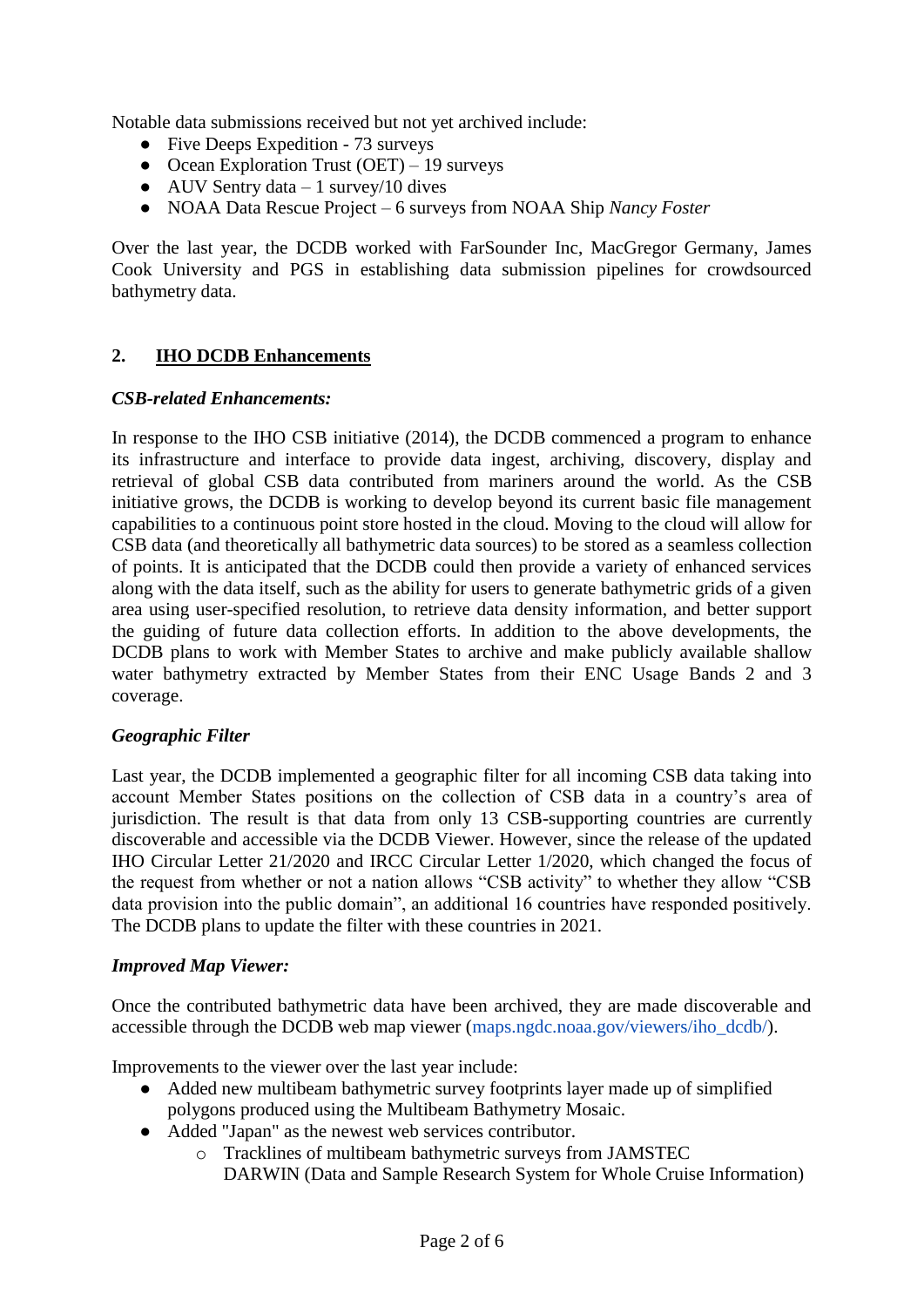are now discoverable.

- Added "Known Non-Public Data" layer which includes:
	- o UNCLOS Coverage: the extent of coverage of data collected to support an extended continental shelf claim under Article 76 of the United Nations Convention of the Law of the Sea (UNCLOS).
	- o Industry: Polygons and lines identifying known existing data that are not yet in the public domain. These data have been acquired, but are not owned, by Fugro and PGS. Included are web layers of PGS coverage and a web service displaying seep exploration polygons from Fugro.
- Added two new layers from the [Canadian Hydrographic Service:](http://www.charts.gc.ca/index-eng.html) Non-Navigational (NONNA) bathymetric products [NONNA-10 and NONNA-100](https://open.canada.ca/data/en/dataset/d3881c4c-650d-4070-bf9b-1e00aabf0a1d) at approximately 10 and 100-meter resolution respectively.
- Added several new and updated AusSeabed compilations layers (Australia).
- Added SevenCs WMS ChartServer as a basemap overlay option (Top right -Options).
- Added new GEBCO\_2020 Type Identifier (TID) grid (Bathymetric Coverage Maps).
- The GMRT coverage map was automatically updated with the release of GMRT v3.8.

# *Planned DCDB Enhancements*:

Over the next year, additional enhancements will focus on:

- Adding link on DCDB Homepage to the *How to Contribute Data to GEBCO* webpage o gebco.net/about\_us/contributing\_data/
- Migrating the current (outdated, inflexible) database to a new schema to enable a better system for:
	- o Versioning of processed swath files
	- o Discovery of backscatter and ancillary files
	- o Indicating polygons of extent of coverage
- Redesigning multibeam ingest pipeline with a focus on automation and flexibility.
- Adding more trusted data providers in the CSB project.
- Implementing point storage technology (ie: cloud) to better handle the large  $\sum_{s \in \mathbb{R}}$  volumes of points that are expected to be received.
- Enhancing the current data ingest pipeline to accept ENC point data.  $\frac{1}{15}$
- Improving the granularity and precision of the CSB geographic mask.
	- o Will involve masking only the subset of a given submission which intersects with restricted areas.
	- o May also include ability to take different actions with the embargoed data depending on the member state's requirements.

### **3. IHO CSB Working Group Update**

### *CSBWG9*

Due to the challenges that accompany a virtually held meeting, the scope of CSBWG9 (30 Jun - 02 Jul) was vastly reduced, the attendance was large (40+). The three-day (3 hours/day) meeting focused on: Current DCDB Work and IHO Projects, Current CSB Efforts, Messaging and Coordination, CSB Guidance and Outreach. Highlights from each session are captured below.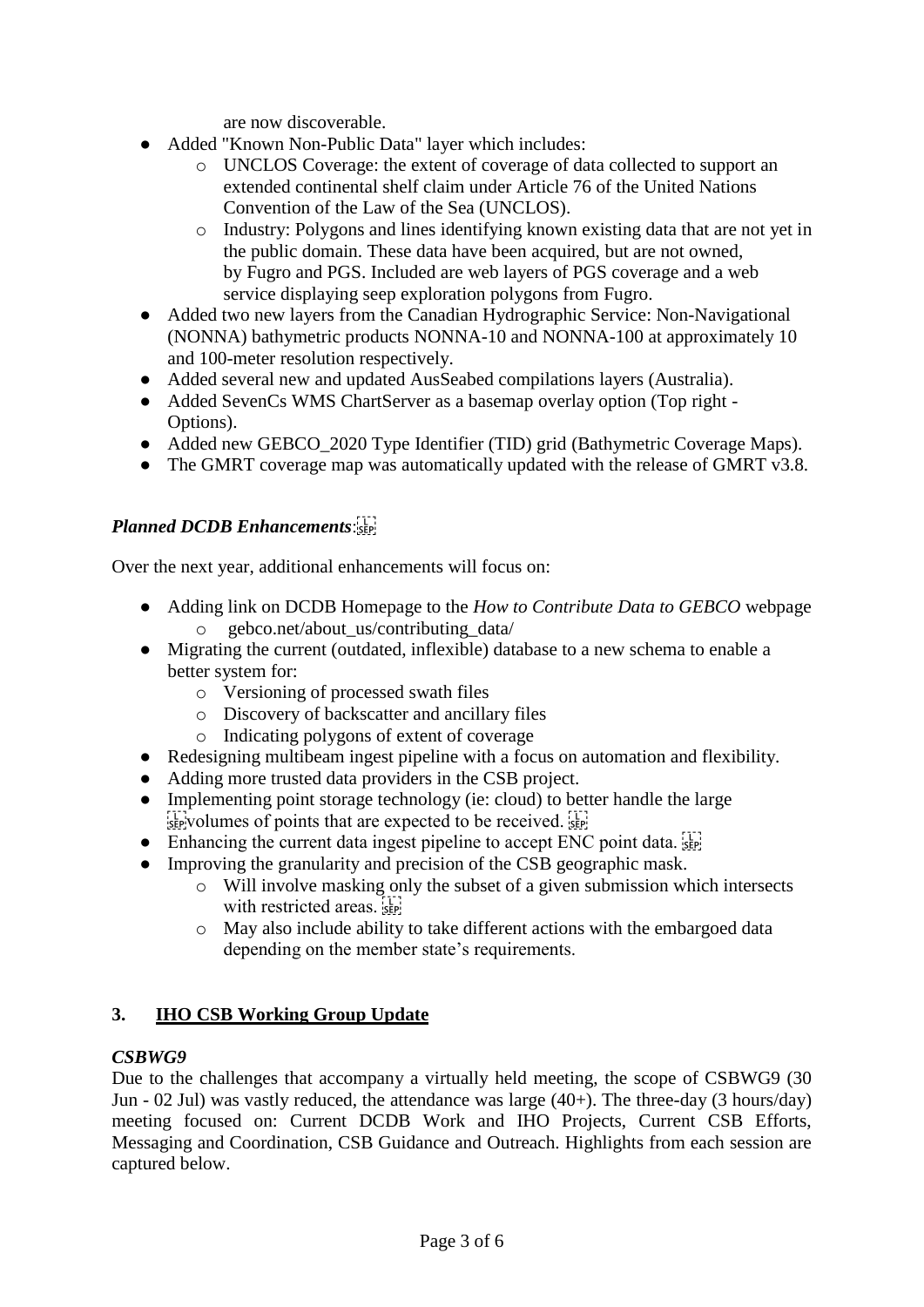### Current DCDB Work and IHO Projects

The Chair provided an update on developments to the IHO DCDB, including improved CSB data upload and download capabilities, the addition of MacGregor/Carnival Cruise Lines and FarSounder as the latest data contributors, and the implementation of a geographic filter for incoming data to take into account the positions of coastal states on the collection of CSB in their areas of jurisdiction.

#### Current CSB Efforts

Summaries of on-going CBS efforts and projects were provided to the WG prior to the meeting and are available on the CSBWG9 web page. Projects discussed include: Navico C-Map, CIDCO, FarSounder, JAMSTEC, TeamSurv, and The Great Barrier Reef Project.

#### Messaging and Coordination

The main purpose of this section was to focus on how the CSBWG can improve the engagement and leverage of other organizations already active in their outreach. Harmonization and coordination between the IHO, IOC, CSBWG, GEBCO and Seabed 2030 and the need for close cooperation to avoid duplication of effort was discussed. Representatives from GEBCO, Seabed 2030, the World Ocean Council and the IHO Data Quality Working Group were in attendance to discuss synergies between the groups.

"Outreach to Regional Hydrographic Commissions (RHCs)" was its own agenda item. The revised IHO CL and new IRCC letters to RHCs to obtain support for the provision of CSB data into the public domain were discussed. Specifically pointing out that the new letters now recognise that CSB is being collected, even if currently all data is not being made available. The Vice-Chair proposed a submission to IRCC requesting the inclusion of CSB activity in RHCs meetings and National reports and suggesting that the CSB/Seabed 2030 Regional Coordinators should be participating members of the CSBWG, see IRCC12-08A.2; this proposal was endorsed by the WG.

#### CSB Guidance and Outreach

The WG has agreed to generate sector-specific CSB Summary Guides over the next year aimed at the following sectors: Super yacht and leisure community, Survey, Geophysical and Submarine Cable industry, Fisheries, Cruise Line industry, Software/hardware industry, Hydrographic Offices, and the Academic/Scientific Research sector. Working group members and expert contributors were asked to volunteer for their sector of interest and knowledge. Concrete actions (upcoming virtual meetings, publications, etc) on how to address a selected group of sectors were also discussed.

#### *CSB and the IHO Regional Hydrographic Commissions*

As directed by CSBWG9 Actions, the Chair and Vice Chair of CSBWG drafted a formal letter (IRCC12-08A.2) to the IHO Inter-Regional Coordination Committee (IRCC) titled, "*CSBWG paper on raising the awareness of CSB within RHCs and proposed actions within RHCs to support the IHO CSB initiative."* The IRCC reacted positively and agreed to:

- Modify the current "RHC Seabed 2030 Coordinator" to a joint "RHC CSB/Seabed 2030 Coordinator." This person will serve as a member of the IHO CSBWG and as the point of contact to the relevant Seabed 2030 regional centers.
- Permanently add CSB and Seabed 2030 initiatives as an agenda item at future RHC meetings.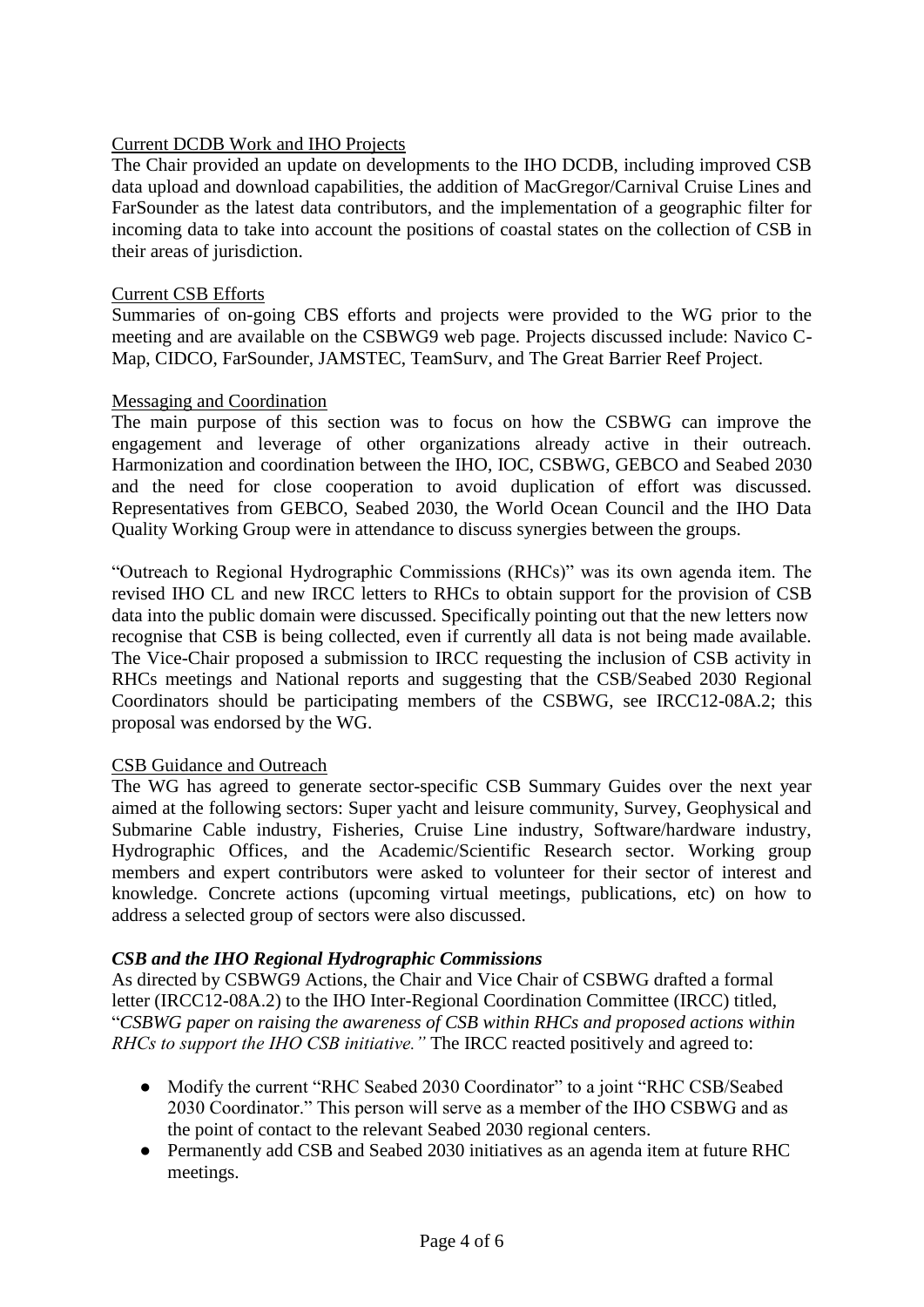The result of the latter agreement led to the direct solicitation of coordinators by the CSBWG Chair. Responses from the RHC Chairs are listed below.

| <b>RHC</b>                                  | Country                                           | <b>Coordinator Name</b>                         |
|---------------------------------------------|---------------------------------------------------|-------------------------------------------------|
| NHC (Nordic)                                | Norway                                            | <b>Evert Flier</b>                              |
| NSHC (North Sea)                            | Germany                                           | <b>Thomas Dehling</b>                           |
| <b>MBSHC</b> (Mediterranean and Black Seas) | Italy                                             | Marta Pratellesi                                |
| <b>ARHC</b> (Arctic)                        | Norway                                            | <b>Evert Flier</b>                              |
| <b>BSHC</b> (Baltic Sea)                    | Denmark<br>Sweden                                 | Jens Peter Hartmann (CSB)<br>Hans Öiås (SB2030) |
| <b>USCHC</b>                                | <b>US</b>                                         | Capt. Andy Armstrong                            |
| EAHC (East Asia)                            | No response                                       |                                                 |
| <b>EAtHC</b> (Eastern Atlantic)             | Portugal                                          | CDR João Vicente and Leonor Veiga               |
| <b>SEPRHC</b> (South-East Pac)              | No response                                       |                                                 |
| <b>SWPHC</b> (South-West Pac)               | To be discussed and decided at Feb. 2021 meeting. |                                                 |
| MACHC (Meso American & Caribbean<br>Sea)    | Mexico                                            | Cecilia Cortina Guzman                          |
| SAIHC (Southern African and Islands)        | To be discussed and decided at Feb. 2021 meeting. |                                                 |
| NIOHC (N. Indian Ocean)                     | India                                             | <b>CDR Rahul Bhatt</b>                          |
| RSAHC (ROPME Sea Area)                      | No response                                       |                                                 |
| <b>SWAtHC (SW Atlantic)</b>                 | No response                                       |                                                 |
| HCA (HC on Antarctica)                      | Under discussion                                  |                                                 |

### *CSBWG10 & CSBWG11*

A virtual CSBWG10 is scheduled for 16-18 March 2021. At this time the current invitation is from the IHO to host CSBWG11 in Monaco, 13-17 September 2021. It is proposed to hold the postponed second CSB Stakeholders Forum during the same period.

# **4. Seabed 2030-funded CSB Pilot Program Updates**

Through partnership with and funding by the NF-GEBCO Seabed 2030 Project, a supply of generic data loggers were purchased and distributed to three regional CSB mapping projects as a proof of concept. The intent is for this to be a great way to (1) collect data in underserved areas, (2) grow excitement about the CSB initiative, and (3) develop a repeatable regional CSB mapping project strategy. Obviously, due to COVID-19, the speed in which the data loggers were ordered and distributed was greatly impacted and the roll out of these loggers to the communities is expected to also be severely delayed.

- The Institute for Marine Technology & the South African Navy Hydrographic Office:
	- 200 data loggers have finally arrived (supply chain delays due to sourcing components post COVID)
	- Testing to begin soon